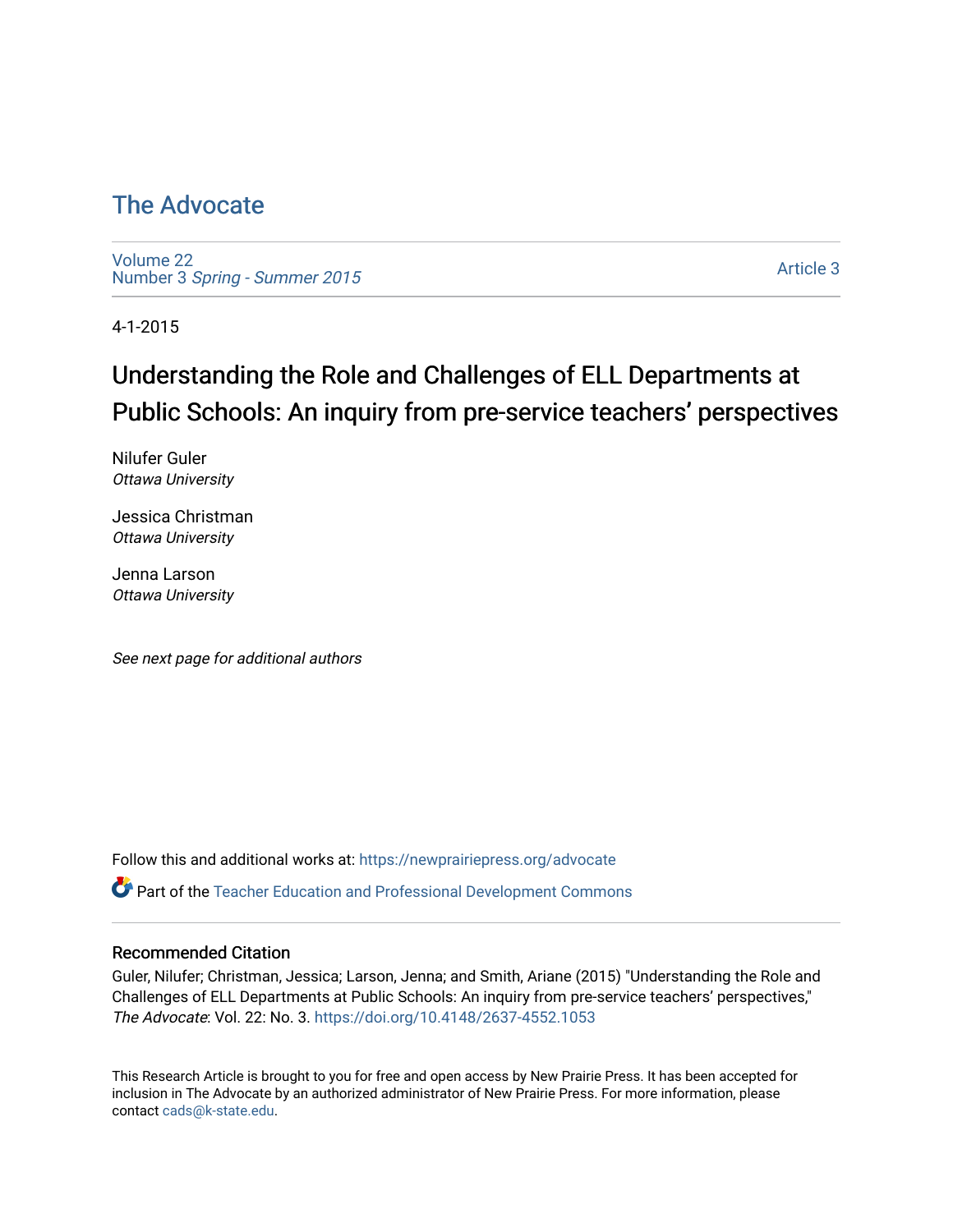### Understanding the Role and Challenges of ELL Departments at Public Schools: An inquiry from pre-service teachers' perspectives

#### Abstract

Number of English Language Learners (ELLs) at U.S. public schools is increasing each year, and putting more and more mainstream teachers in need of teaching to this student group. ELLs are a vulnerable group with low academic success level and high drop-out rate. Preparing in-service and pre-service teachers to teach these students is crucial since ELLs need special accommodations and scaffolding to be more successful academically. In addition, research on mainstream teachers and ELL students have uncovered that mainstream teachers may have some wrong and unwelcoming perceptions of ELLs. This study investigates how taking a class on ELL education affects the pre-service teachers' perceptions of this student group. In addition, this study reveals some of the most common challenges ELL teachers come across at public schools. The results uncovers that taking even only one class on ELL education changes pre-service teachers' perceptions of ELLs positively. At the end of the paper, some pedagogical implications for preparing pre-service teachers to teach ELLs are given.

#### Authors

Nilufer Guler, Jessica Christman, Jenna Larson, and Ariane Smith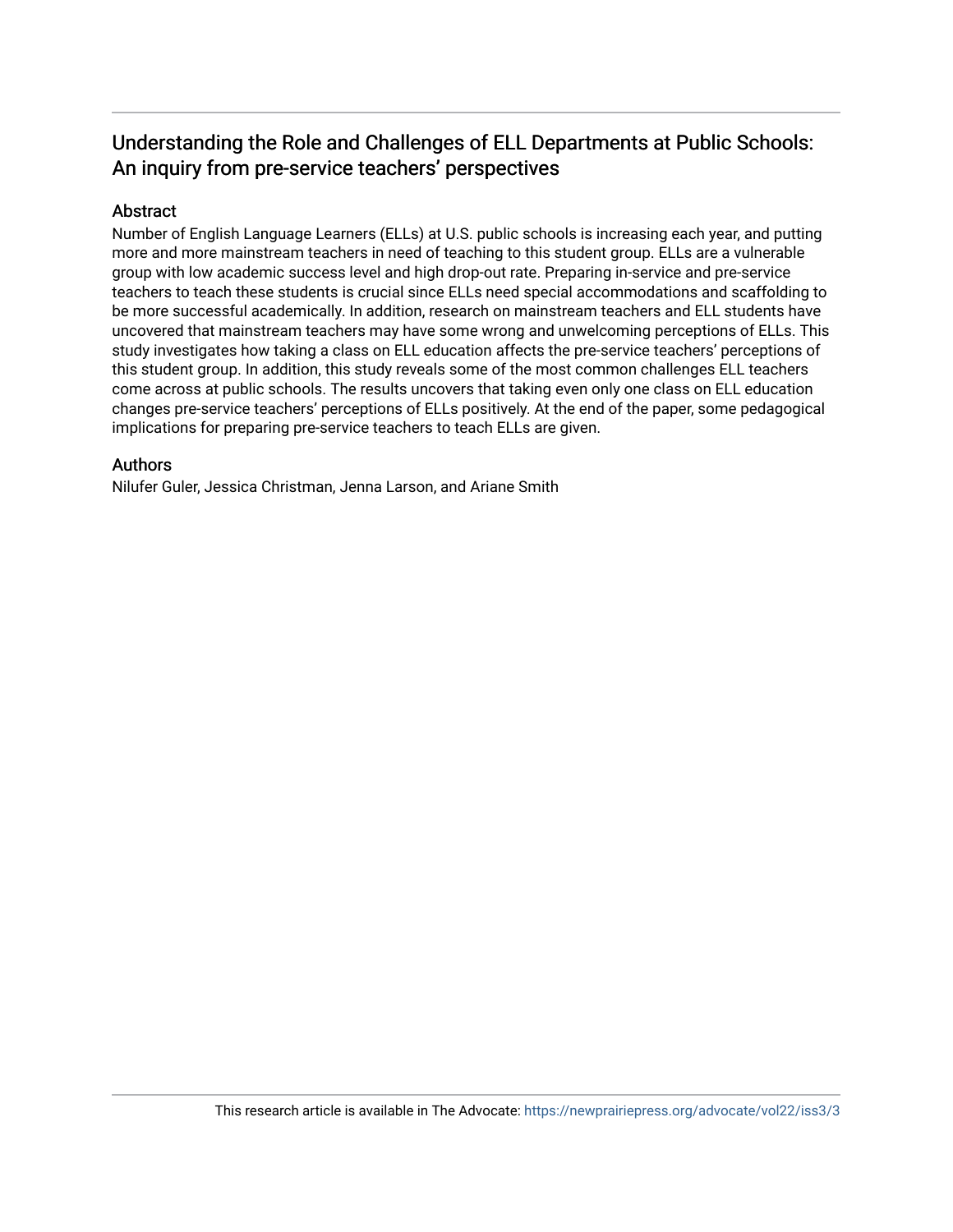## **Understanding the role and challenges of ELL Departments at public schools: An inquiry from pre-service teachers' perspectives**

**Nilufer Guler, PhD Jessica Christman Jenna Larson Ariane Smith Ottawa University (Kansas)**

### **Abstract**

Number of English Language Learners (ELLs) at U.S. public schools is increasing each year, and putting more and more mainstream teachers in need of teaching to this student group. ELLs are a vulnerable group with low academic success level and high drop-out rate. Preparing in-service and pre-service teachers to teach these students is crucial since ELLs need special accommodations and scaffolding to be more successful academically. In addition, research on mainstream teachers and ELL students have uncovered that mainstream teachers may have some wrong and unwelcoming perceptions of ELLs. This study investigates how taking a class on ELL education affects the pre-service teachers' perceptions of this student group. In addition, this study reveals some of the most common challenges ELL teachers come across at public schools. The results uncovers that taking even only one class on ELL education changes pre-service teachers' perceptions of ELLs positively. At the end of the paper, some pedagogical implications for preparing pre-service teachers to teach ELLs are given.

#### **Introduction**

Table of Contents English Language Learners (ELLs) are the fastest growing student group in the U.S. There were 4,389,325 ELLs at public schools and they composed 9.1% of total school population during 2011-2012 school year (National Center for Educational Statistics [NCES], 2013). "Pull-out" programs are the most commonly used ELL services nationwide (Ligget, 2014; Gibbons, 2014). In these programs, ELL students spend most of their school time in mainstream classes and are "pulled-out" for a few hours during the school week for ELL education classes (Reeves, 2006, Gibbons, 2014). Therefore, mainstream teachers have a significant role in academic success of this student group. However, mainstream teachers complete their degrees with an "overwhelming lack of knowledge of second language acquisition (SLA), multicultural education and ESOL pedagogy" (Pettit, 2011, p. 125). The number of teachers who Published by New Prairie Press, 2015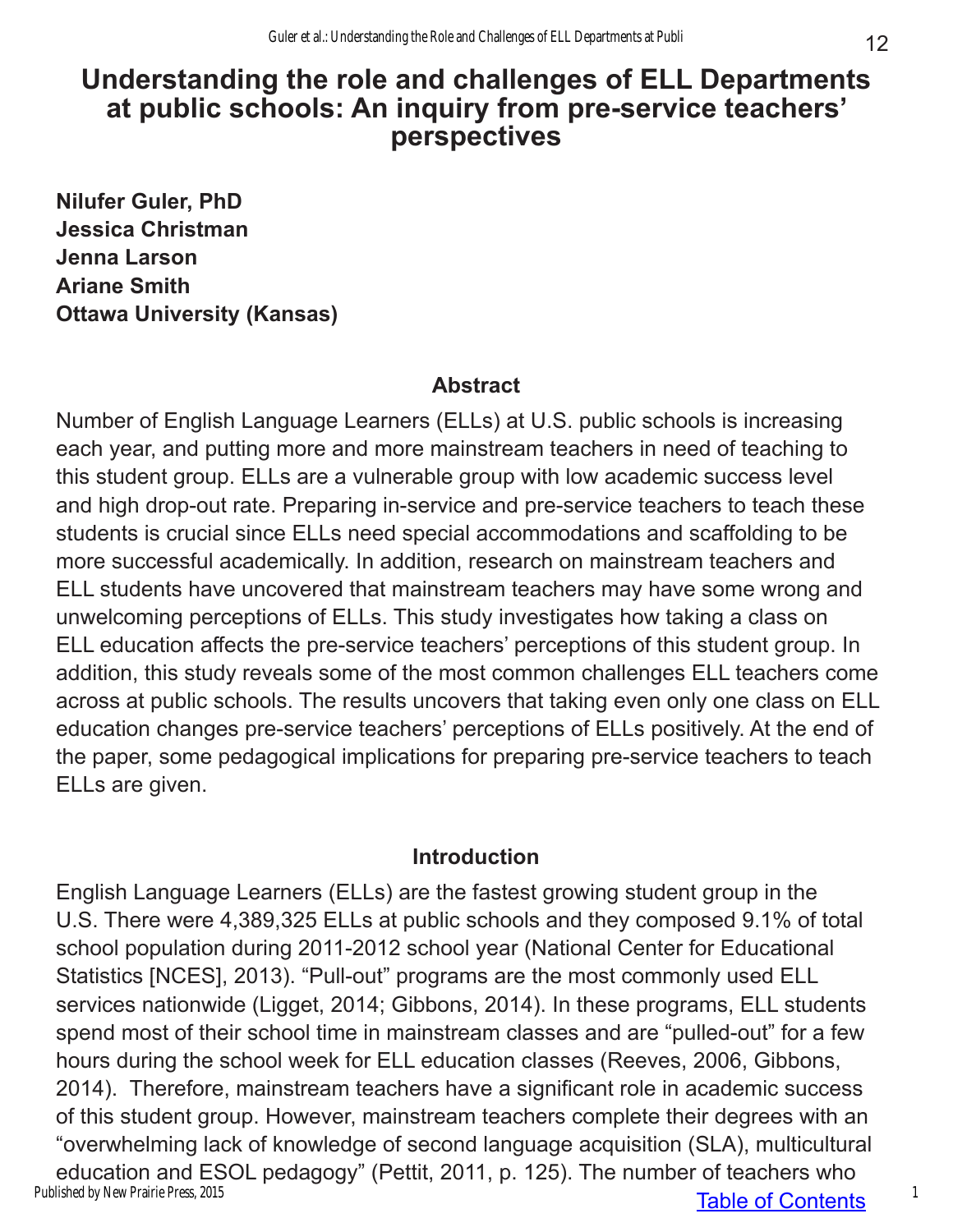have received some training in ELL education is very limited. Even though almost 42% of the mainstream teachers need to teach ELLs, only 26.8 % of the U.S. teachers have had some preparation in ELL education (NCES, 2013).

Preparing mainstream teachers to educate ELLs is not only important; it is a duty. Several studies point out that mainstream teachers do not have a positive perception of the ELL students in their classrooms, and this negative perception causes failure in meeting the needs of ELLs (Walker, Shafer & Iiams, 2004; Reeves, 2006, Pettit, 2011). More importantly, teachers' negative attitude towards ELLs affects these students' school success and the general classroom environment (Yoon, 2007; 2008).

Studies have revealed that experience in teaching ELLs, speaking another language, and even the geographic location of the teachers influence mainstream teachers' perception of ELL students. However, the most consistent and important factor found to influence mainstream teachers' attitudes towards ELL students is education (Pettit, 2011; Echevarria, Short and Powers, 2006; Reeves, 2006). Walker et al. (2004) claims that "even a little appropriate training can go a long way in preventing and improving negative teacher attitudes" toward ELLs (p. 142).

ELLs in the State of Kansas

Kansas is no exception to this national challenge. There have been 39,231 ELL students in Kansas public schools in 2014-2015 school year (Kansas State Department of Education [KSDE], 2014). The total number of the state's ELLs increased 3.5 % in 2009-2015; this number is higher than the 2.4% increase in state's total public school enrollment between the same years (KSDE, 2014).

Similar to national data on ELL education, ELLs have lower graduation rates than their peers and ELLs dropout rates are increasing in Kansas State (see Tables 1 and 2).

## **Table 1:**

Cohort graduation rates of all students, school year 2012-2013.

| <b>Student Group</b>                      | <b>Graduation Rate</b> |
|-------------------------------------------|------------------------|
| <b>All Students</b>                       | 85.7                   |
| American Indian or Alaska Native          | 77                     |
| Asian or Pacific Islander                 | 89                     |
| Asian                                     | 89                     |
| Native Hawaiian or Other Pacific Islander | 80                     |
| <b>Black or African American</b>          | 76                     |
| Hispanic or Latino                        | 79.9                   |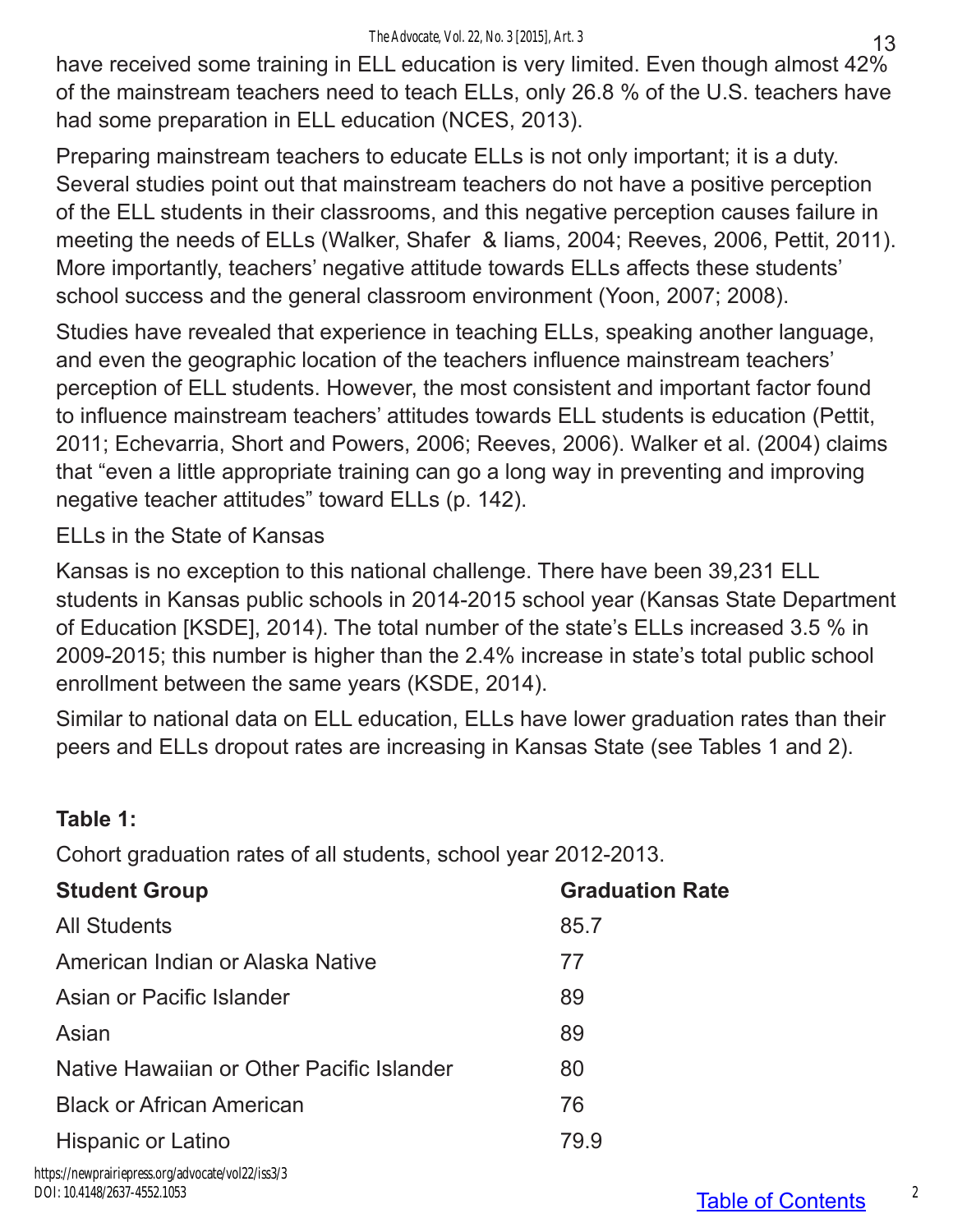| White                                     | 88.1 |
|-------------------------------------------|------|
| Two or more races                         | 83   |
| Children with disabilities (IDEA)         | 77.8 |
| Limited English proficient (LEP) students |      |
| Economically disadvantaged students       |      |

Source: https://www2.ed.gov/admins/lead/account/consolidated/sy12-13part2/ks.pdf

### **Table 2:**

Dropout rates of ELL students in Kansas, 2010-2014.

| Year      | Number of students who dropout Rates of students who dropout |      |
|-----------|--------------------------------------------------------------|------|
| 2009-2010 | 187                                                          | 1.67 |
| 2010-2011 | 213                                                          | 1.65 |
| 2011-2012 | 235                                                          | 1.64 |
| 2012-2013 | 278                                                          | 2.1  |
| 2013-2014 | 369                                                          | 2.58 |

Furthermore, ELLs lag behind academically, compared to their non-ELL peers statewide, in almost all subject matters, even when results are disaggregated to identify other socio-economic risk factors correlated with differences in academic achievement. ELLs learn the English language and academic content at the same time, so they need to be taught by teachers who have some knowledge about language acquisition and ELL education methods to be more successful in mainstream classes (Guler, 2014).

Given these facts, this study aims to understand the role of one on-campus ELL education class on changing the perceptions of pre-service mainstream teachers. Adapting situated- sociocultural perspective, this study aims to answer the following questions.

a) What is the role of one ELL education course in changing the pre-service teachers' perceptions of ELL students?

b) What are some of the most common challenges that ELL teachers come across at public schools?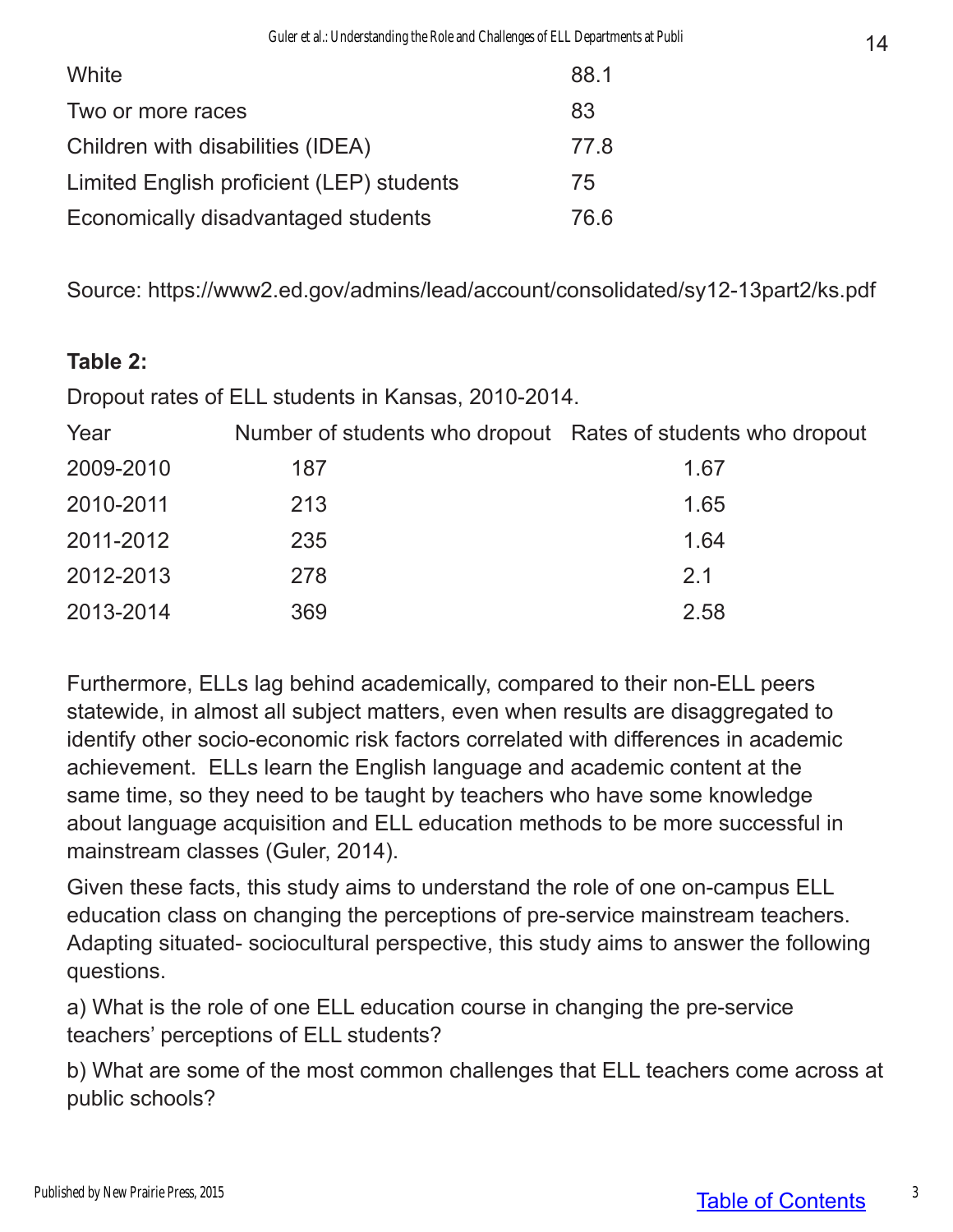# **Study**

Three pre-service teachers completed an eight-week practicum in one of the school districts in Kansas as a requirement of their ELL Methods course. The course was completed in sixteen weeks, so before they started their practicum experiences, the students studies ELL education theory for eight weeks. Adopting a situatedsociocultural lens, this study provides insights from the ELL teaching observations and experiences of these three pre-service teachers in.

### **Data Collection**

The observation notes, classroom assignments, and informal conversations of these pre-service teachers were collected, and analyzed by using interpretive data analysis method (Litchman, 2010). The authors first read the data thoroughly to get the sense of the big picture. During this initial reading stage, they wrote down their ideas, questions and also observation notes. Then, they re-read the data and focused on research questions and created categories of themes based on the research questions. Having created the categories of themes, they started coding the data.

## **Participants**

Three pre-service teachers were served as participant-observers in this study. These participants enrolled an ELL education course at a private university in Kansas State. They took ELL Methods course for eight weeks, and then they observed ELL teachers for the other eight weeks as a part of this ELL education class' practicum requirement. They wrote a journal on their observations during this practicum experience and they also completed several assignments on educating ELLs in mainstream classes.

## **Context**

The study took place at a school district in Kansas. Participants took an ELL class at a private university and then conducted observations. Two of the participants conducted observations at an elementary school and one of them conducted observations at a high school. This diversity has been very beneficial to compare and contrast the challenges of ELL teachers at different grade levels.

# **Findings**

## **Research Question#1**

Data revealed that pre-service teachers changed their perception of ELLs and recognized the needs of these students better after they took a course on ELL education and conduct practicum. At the beginning of the course, participants revealed they did not know much about ELL students; in fact, they even had difficulty in defining who an ELL student was. Pre-service teachers had deficit knowledge of the term "ELL", and they thought that only students who were born outside of the U.S. would<br>https://newprairiepress.org/advocate/vol22/iss3/3 DOI: 10.4148/2637-4552.1053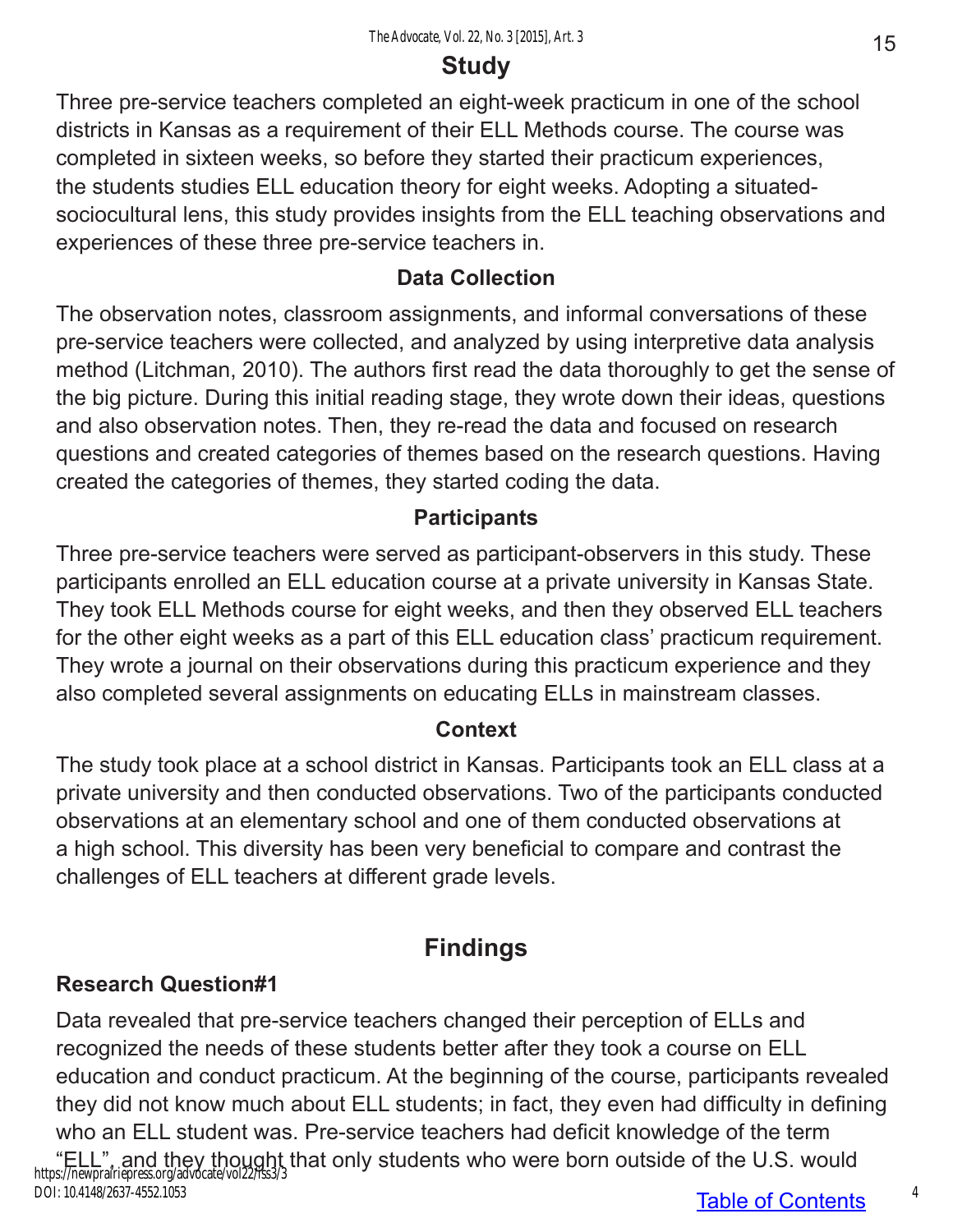be referred as an ELL. However, at the end of the course these pre-service teachers could use the term "ELL" accurately and recognized the needs and struggles of ELLs better. In addition, participants started to perceive themselves as the advocates of ELLs, could diagnose the reasons for ELLs to be less successful at schools, and could provide some solutions for these problems. Participants recognized that it was both ELL teachers' and mainstream teachers' responsibility to teach these students.

Jasmine wrote the following note in her practicum journal about the ELL student she was observing.

I learned a lot about what ELL students go through in school. With the student I observed, I don't think that is much as a language barrier that she struggled with, but that her social skills aren't where they should be. I believe that there needs to be a lot more work done to the programs that work with students that English isn't their primary language. All students in schools should be available to resources that will make their learning experience successful.

In addition, participants noted that ELL services and ELL instructor was not appreciated enough. Participants recognized the essentiality of ELL services and highlighted in their journals that the importance of ELL services were underestimated by the school district. Amy wrote in her journal that "Personally, I do not think she [ELL Teacher] was appreciated enough due to fact that her job is something that may not be needed next year".

## **Research Question # 2**

The students' journals included observations of several challenges that ELL teachers had while teaching to ELLs at this school district. The most consistent challenge that students observed was that ELL departments either did not have enough educational materials or those materials were very outdated. While explaining her observations, Jessi stated that "When I went over to the middle school I was able to take a look at all of the resources given to the ELL teachers. I noticed that the majority of the resources were outdated. They even had tapes but didn't have a tape recorder to play them." Amy observed the same problem and she stated in her journal the following paragraph:

Though the classroom was there, it was not put to use and neither were the resources. It was sad to find out that the majority of the amazing resources in this classroom were out of date. Many of the things in the room were dated back to 2003. I think that it is possible to utilize some of the material, however, I think that using material dated back to 2003 doesn't necessarily show the care for these students if they cannot get updated material.

Jasmine describes her experiences as "In my opinion, from what I saw, the program was poorly run due to the income of the deleted for privacy school district. There should be a lot more resources and help available to those who are ELL in the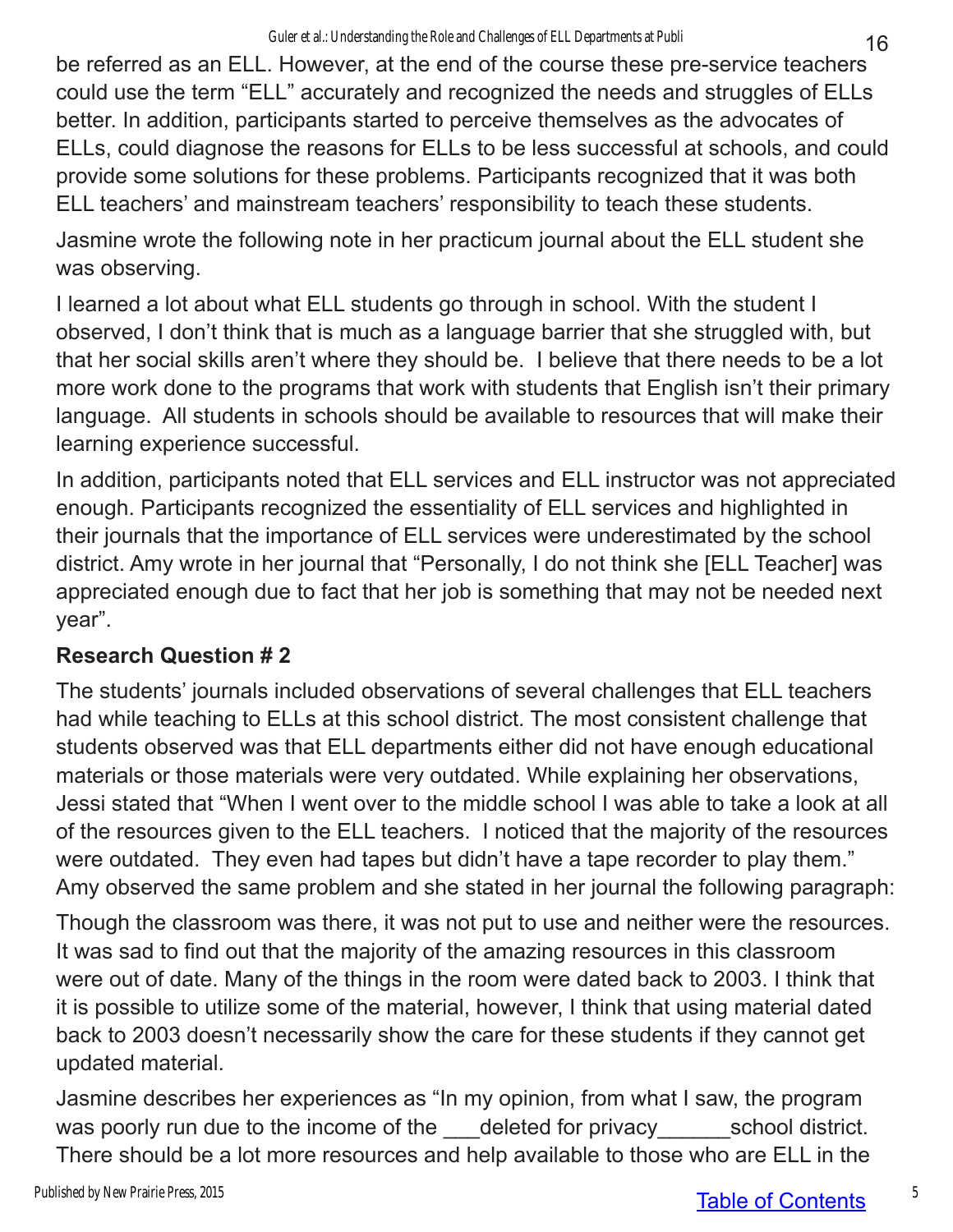schools district and that ELL students should work within their own curriculum that is more revolved around them."

The second most common challenge that the participants teachers observed was that ELL departments was undervalued by other mainstream teachers and some of the school administrators. While observing, participants noted that the ELL paras did a great job, yet they usually served as a homework helper or speech therapists. Amy describes her observations as

Through my days of observations, I noticed that ----deleted for privacy---- was basically an extra hand in the classroom. Though that was the case, there were selected students that Ferguson would help more than other due to their level of speech. It soon became clear to me that her job title also focuses on students who need help with their speech, not just students who were learning English as their second language.

Even though the participants were recruited at different schools, the challenges they observed were the same. ELL departments at these schools did not have sufficient and up-to-date materials, and mainstream teachers perceived ELL departments as a study hall mostly.

## **Conclusions**

The results of this study is consistent with previous research in that even one course on ELL education is very effective to change the pre-service teachers' perceptions of ELLs (Guler, 2014; Moore, 2013). So ELL education courses should be part of all education colleges' curriculums and teachers should be informed on how to best teach to this student group since number of ELLs is increasing each year.

The results of the second research question also aligns with the results of previous research in that ELL departments lack important sources (Walker et al., 2004), most of the ELL teachers are uncertified paras (Batt, 2008), and school administrators and other mainstream teachers may see ELL departments as a study hall than a service that had its own objectives and curriculum (Guler, 2014).

Implications for professional development and teaching

Mainstream teachers have a great impact on the academic success of ELLs. Yet, mainstream teachers' negative perceptions of this student group affect ELLs' academic success negatively (O'Brien, 2011; Guler, 2014).The results of this study and previous research agree that it is crucial to educate mainstream teachers in instructing ELLs. At education colleges, mainstream teachers should learn more about second language acquisition and the needs of ELLs. Regardless of the grade level and the subject matter, all education should include ELL education methods in their curriculum (Greenfield, 2013). Each education course should refer to the needs of this student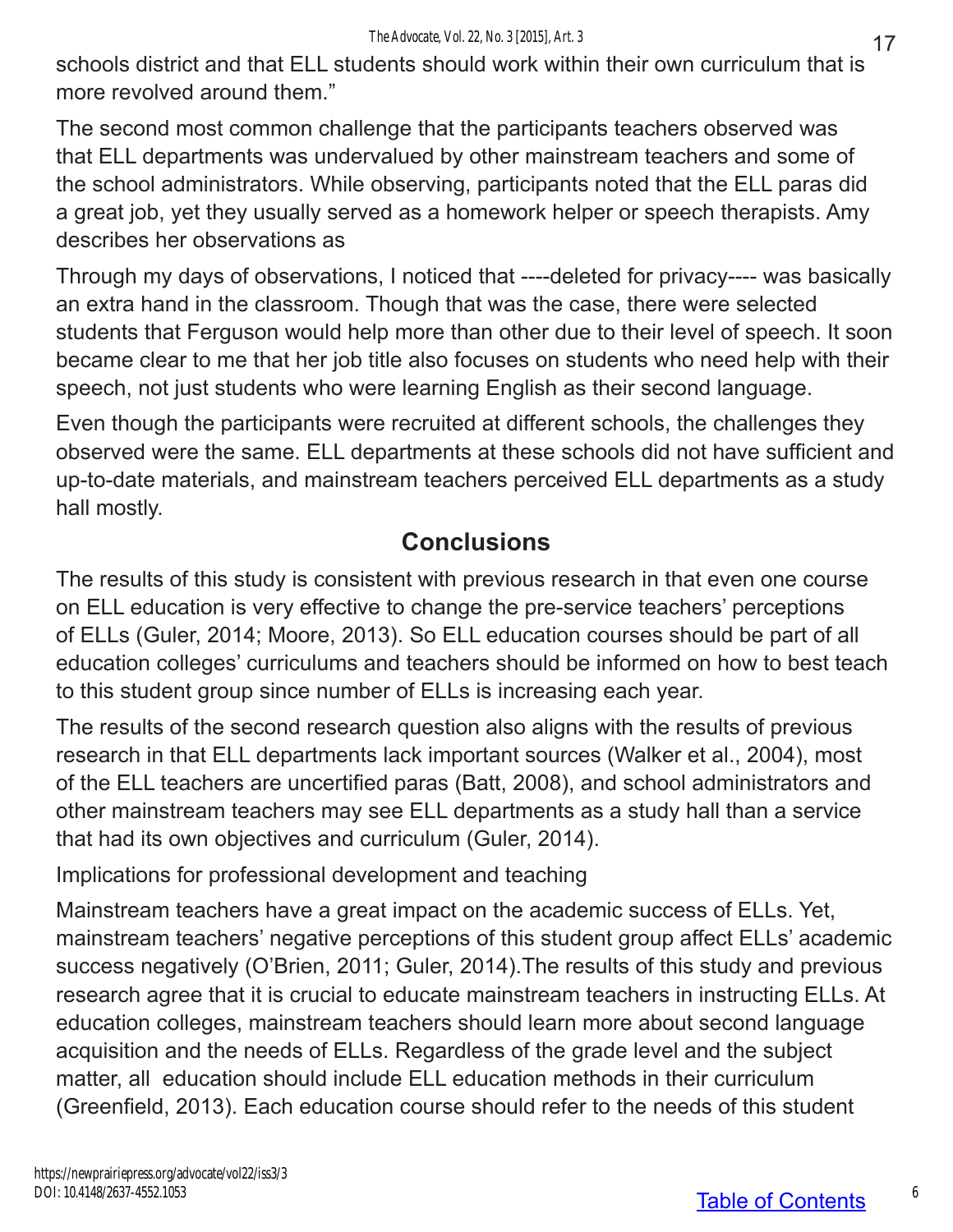group. The success of ELL students cannot remain the sole responsibility of ELL departments.

This study also reveals some of the main challenges that ELL teachers come across. ELLs' academic needs are much different than non-ELL students. School administrators and ELL teachers should learn more about the current publications in ELL education and update their sources. Professional development seminars, online courses or online webinars can be used as a way of professional development in ELL education.

In addition, mainstream teachers and school administrators should reexamine their perception and knowledge of this student group and work with other school districts collaboratively. Unfortunately, some of the school districts do not have certified ELL teachers; however, it is crucial to have personnel that are knowledgeable about the academic needs of these students. In addition, the school administrators can start a school-college partnership with one of the colleges and make sure that mainstream teachers receive the extra professional help they may need in ELL education.

## **References**

- Batt, E. G. (2008). Teachers' perceptions of ELL education: Potential solutions to overcome greatest challenges. Multicultural Education, 15(3), 39-43.
- Echevarria, J., Short, D. & Powers, K. (2006). School reform and standards-based education: A model for English Language Learners. The Journal of Educational Research, 99(4), 195-210.doi: 10.3200/JOER.99.4.195-211
- Gibbons, P. (2014). Scaffolding language, scaffolding learning (2nd ed.). Portsmouth, NH: Heinemann
- Greenfield, R. A. (2013). Perceptions of elementary teachers who educate linguistically diverse students. The Qualitative Report, 18(94), 1-26.

Guler, N. (2014). Preparing to teach English Language Learners: Exploring the change in mainstream teachers' perceptions of ELL students in two online

- certification courses. Unpublished Doctoral Dissertation, University of Missouri-Columbia.
- Kansas State Department of Education. (2013). Consolidated State Performance Report. [Data File]. Retrieved from http://www2.ed.gov/admins/lead/account/ consolidated/sy07-08part2/ks.pdf

Kansas State Department of Education. (2014). English Language Learners.